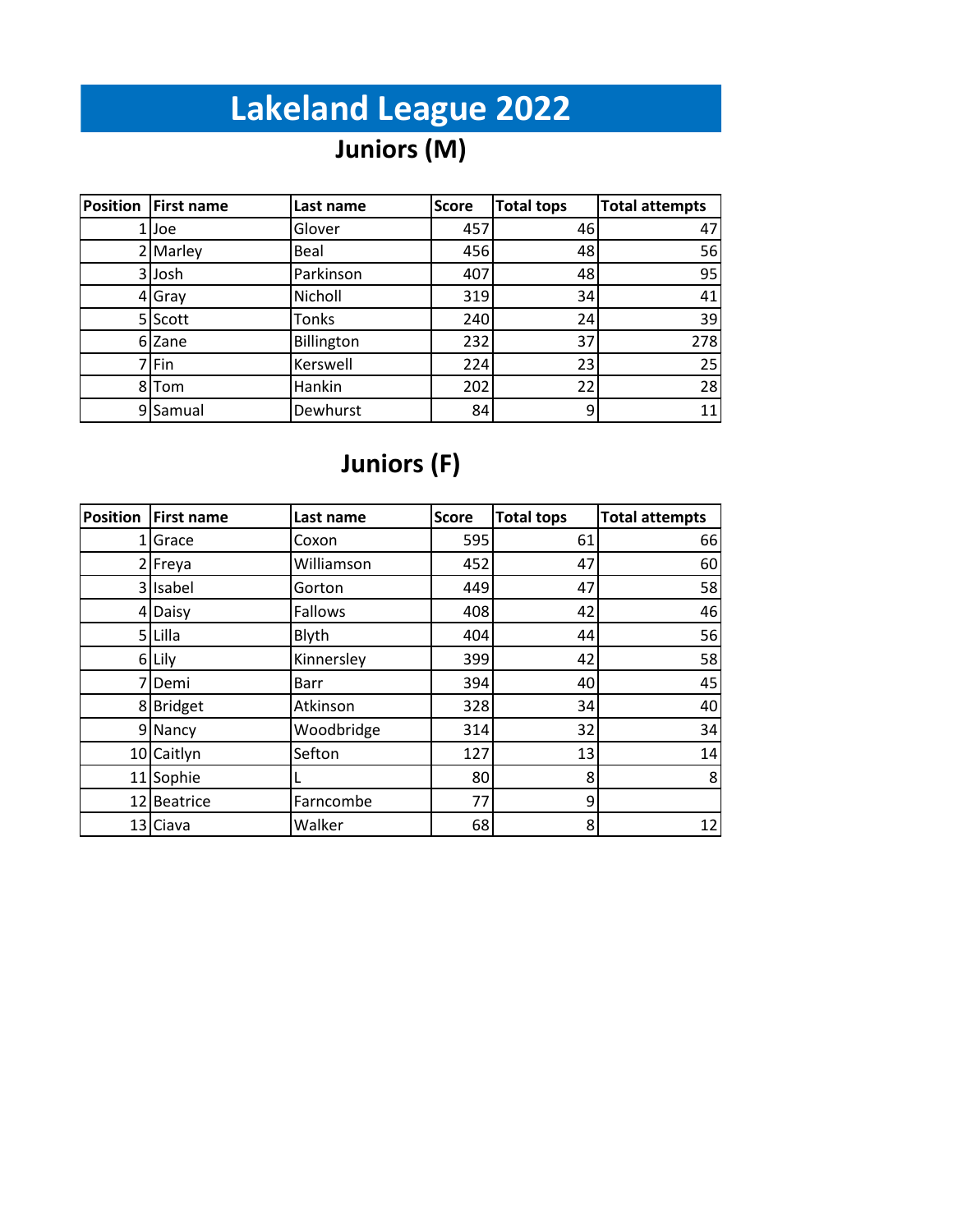### **Seniors (M)**

| <b>Position   First name</b> | Last name       | <b>Score</b> | <b>Total tops</b> | <b>Total attempts</b> |
|------------------------------|-----------------|--------------|-------------------|-----------------------|
| 1Rhys                        | Whitehouse      | 713          | 74                | 86                    |
| $2$ Sam                      | Lavender        | 710          | 74                | 87                    |
| 3 David                      | Stewart         | 692          | 74                | 91                    |
| 4 Peter                      | Howarth         | 660          | 75                | 142                   |
| 5 Harry                      | Fisher          | 614          | 62                | 64                    |
| 6 Kyle                       | Spark           | 609          | 44                | 54                    |
| 7 Caleb                      | Crompton        | 594          | 63                | 80                    |
| 8Ben                         | Greensmith      | 593          | 65                | 106                   |
| 9 Oscar                      | Beresford       | 572          | 62                | 91                    |
| $10$ Dan                     | Melin           | 564          | 60                | 80                    |
| 11 Liam                      | Atkinson        | 532          | 58                | 106                   |
| 12 Andy                      | Chambers        | 515          | 56                | 102                   |
| 13 Matthew                   | Denney          | 513          | 57                | 106                   |
| 14 Gavin                     | Willingham      | 496          | 52                | 80                    |
| $15$ Rob                     | Gardham         | 487          | 52                | 108                   |
| 16 Ben                       | Gelderd         | 433          | 46                | 55                    |
| 17 Scott                     | Mitchell        | 429          | 45                | 58                    |
| 18 Fred                      | Towler          | 420          | 45                | 65                    |
| 19 Danny                     | Coultrup        | 414          | 42                | 44                    |
| 20 Sam                       | Turnock         | 411          | 42                | 50                    |
| 21 Dan                       | Stafford        | 390          | 42                | 94                    |
| 22 Maciej                    | Bielinski       | 367          | 40                | 52                    |
| 23 Freddie                   | Nelson-Yeats    | 347          | 35                | 36                    |
| 24 Martyn                    | Chrystie        | 341          | 35                | 53                    |
| 25 Paddy                     | Kelly           | 328          | 34                | 64                    |
| 26 Nick                      | Kimber          | 306          | 33                | 48                    |
| 27 Thomas                    | Findlay         | 299          | 32                | 53                    |
| 28 Ben                       | Collinson       | 274          | 28                | 35                    |
| 29 Ryan                      | Hunter          | 251          | 26                | 50                    |
| 30 Jacob                     | Lawless         | 245          | 26                | 36                    |
| 31 Matthew                   | Kubicki         | 238          | 25                | 40                    |
| 32 Dylan                     | Roberts         | 235          | 28                | 100                   |
| 33 Xavier                    | Squires         | 217          | 22                | 30                    |
| 34 Rhys                      | <b>Bargh</b>    | 187          | 19                | 29                    |
| 35 Gareth                    | Evans           | 180          | 18                | 18                    |
| 36 Toby                      | <b>Butler</b>   | 172          | 19                | 36                    |
| 37 Reuben                    | Copley          | 172          | 24                | 33                    |
| 38 Oscar                     | <b>Banfield</b> | 158          | 17                | 21                    |
| 39 Benn                      | Clark           | 151          | 16                | 19                    |
| 40 Eliot                     | Jones           | 151          | 16                | 19                    |
| $41$ Joe                     | Andrew          | 150          | 15                | 15                    |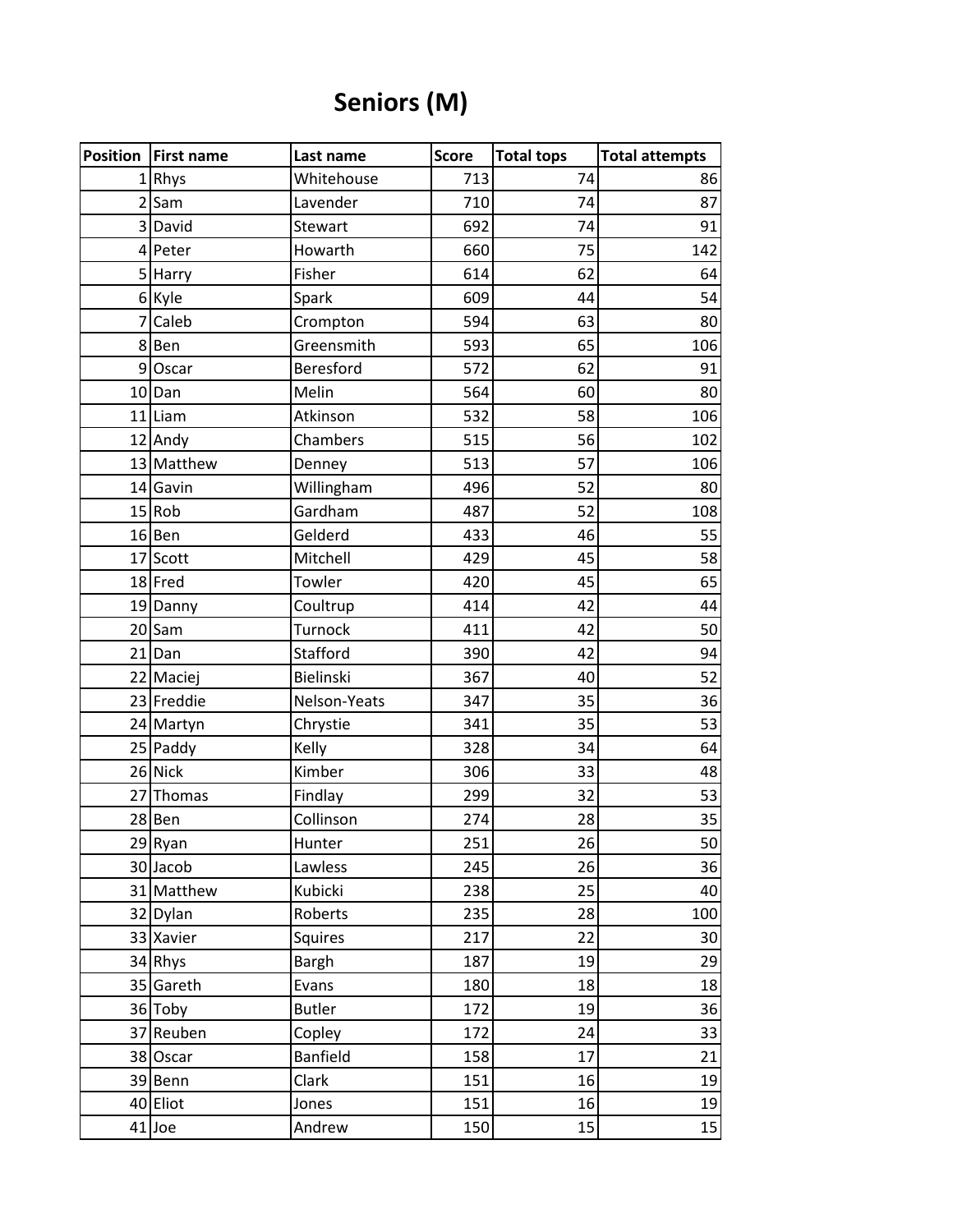| 42 Finn   | Joyce        | 150 | 15 | 17       |
|-----------|--------------|-----|----|----------|
| 43 Cam    | Duhig        | 147 | 15 | 16       |
| 44 Harry  | Steele       | 145 | 16 | 36       |
| 45 Connor | Walker       | 144 | 15 | 17       |
| 46 Ray    | <b>Begg</b>  | 130 | 13 | 21       |
| 47 lan    | Westerby     | 130 | 13 | 17       |
| 48 Dave   | B            | 127 | 13 | 14       |
| 49 Mark   | Hulme        | 120 | 12 | 16       |
| 50 Andrew | Irvine       | 120 | 12 | 21       |
| 51 Lewis  | Jones        | 120 | 12 | 12       |
| 52 Toby   | Wilkinson    | 115 | 13 | 23       |
| 53 Dan    | <b>Bower</b> | 114 | 12 | 14       |
| 54 Morgan | Dent         | 114 | 12 | 14       |
| 55 Jame s | Mackay       | 110 | 11 | 11       |
| 56 Bertie | Purkiss      | 101 | 11 | 20       |
| 57 James  | Tollitt      | 100 | 12 | 12       |
| 58 Ryan   | Hargreaves   | 80  | 8  | $\bf 8$  |
| 59 Joe    | Oversby      | 71  | 8  | 11       |
| 60 Raul   | Brinzan      | 65  | 8  | 15       |
| 61 James  | Laycock      | 34  | 4  | $6 \mid$ |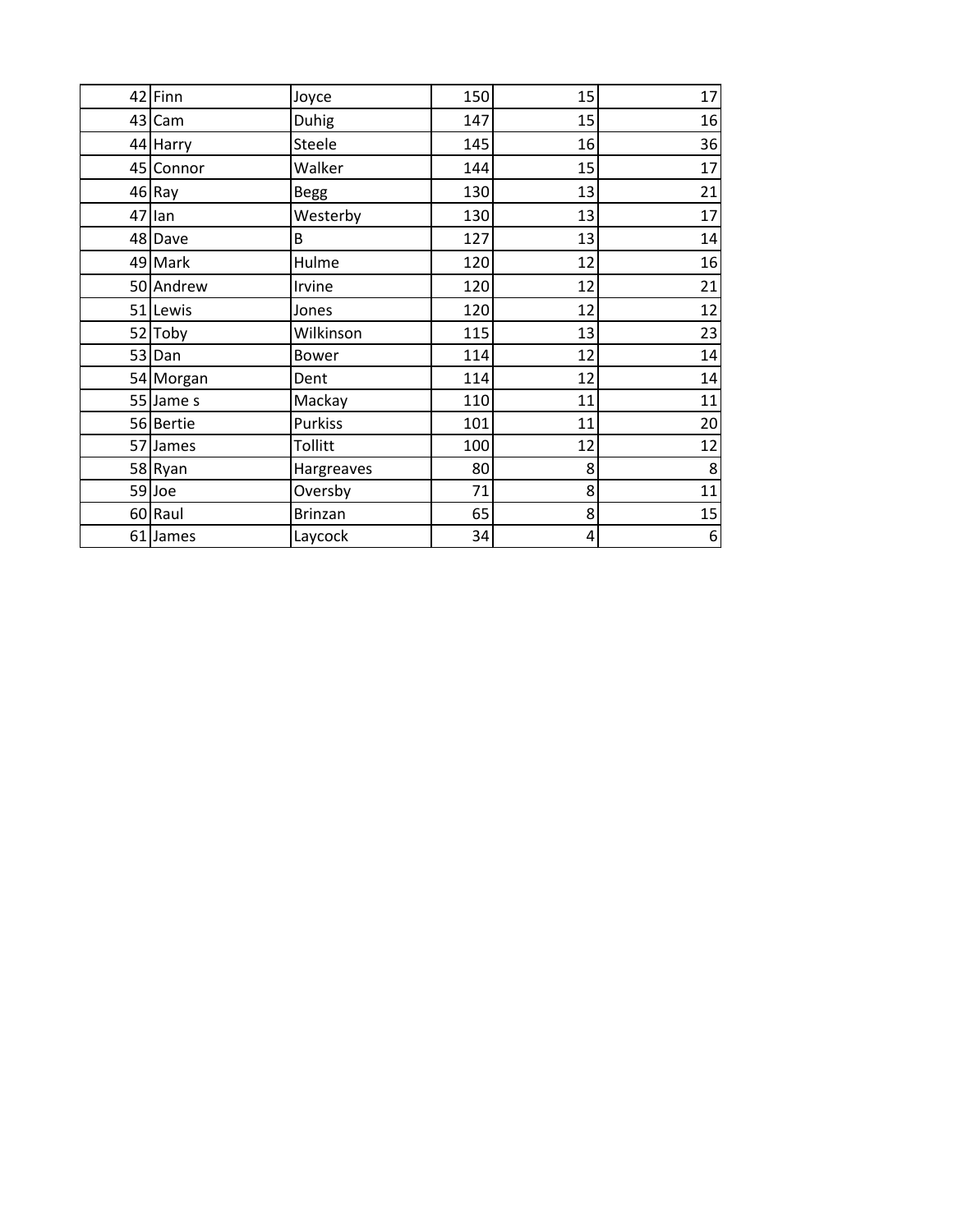## **Seniors (F)**

| Position   First name | Last name       | Score | <b>Total tops</b> | <b>Total attempts</b> |
|-----------------------|-----------------|-------|-------------------|-----------------------|
| 1 Sophie              | Grieve-Williams | 563   | 59                | 69                    |
| 2 Grace               | Culling         | 556   | 58                | 71                    |
| 3 Elizabeth           | Goldsbrough     | 526   | 58                | 77                    |
| 4 Franziska           | <b>Bock</b>     | 442   | 46                | 66                    |
| 5 Holly               | Waller          | 417   | 45                | 87                    |
| 6 Clair               | Fowler          | 389   | 44                | 81                    |
| 7 Jennifer            | Chambers        | 388   | 40                | 56                    |
| 8 Alex                | Welsh           | 327   | 33                | 47                    |
| 9 Anita               | Taylor          | 299   | 32                | 39                    |
| 10 Jasmine            | Webster         | 287   | 29                | 54                    |
| 11 Amy                | Jones           | 281   | 29                | 35                    |
| 12 Elizabeth          | Nicholl         | 237   | 24                | 60                    |
| 13 Freya              | Sadler          | 191   | 23                | 38                    |
| 14 Rebecca            | Paddison        | 170   | 17                | 27                    |
| 15 Marian             | Jones           | 160   | 16                | 23                    |
| 16 Victoria           | Knipe           | 160   | 16                | 28                    |
| 17 Naomi              | S               | 146   | 17                | 58                    |
| 18 Mandy              | Clement         | 141   | 15                | 18                    |
| 19 Anna               | Maciejkowicz    | 141   | 15                | 26                    |
| 20 Priya              | Walters         | 140   | 14                | 16                    |
| 21 Rebecca            | Waring          | 136   | 16                | 32                    |
| $22$ Lou              | Gray            | 127   | 13                | 21                    |
| 23 Charlotte          | Evans           | 111   | 12                | 15                    |
| 24 Elaine             | <b>Barker</b>   | 100   | 10                | 11                    |
| 25 Victoria           | Hatch           | 100   | 10                | 10                    |
| 26 Sakshee            | Ramakrishnan    | 100   | 10                | 10                    |
| 27 Jana               | Rychnovsky      | 100   | 10                | 26                    |
| 28 Laura              | Driver          | 97    | 10                | 11                    |
| 29 Laura              | Shepherd        | 90    | 9                 | $\overline{9}$        |
| 30 Phoebe             | Scott           | 87    | 9                 | 10                    |
| 31 Rach               | Weller          | 87    | 9                 | 10                    |
| 32 Emily              | Hargreaves      | 70    | $\overline{7}$    | $\overline{7}$        |